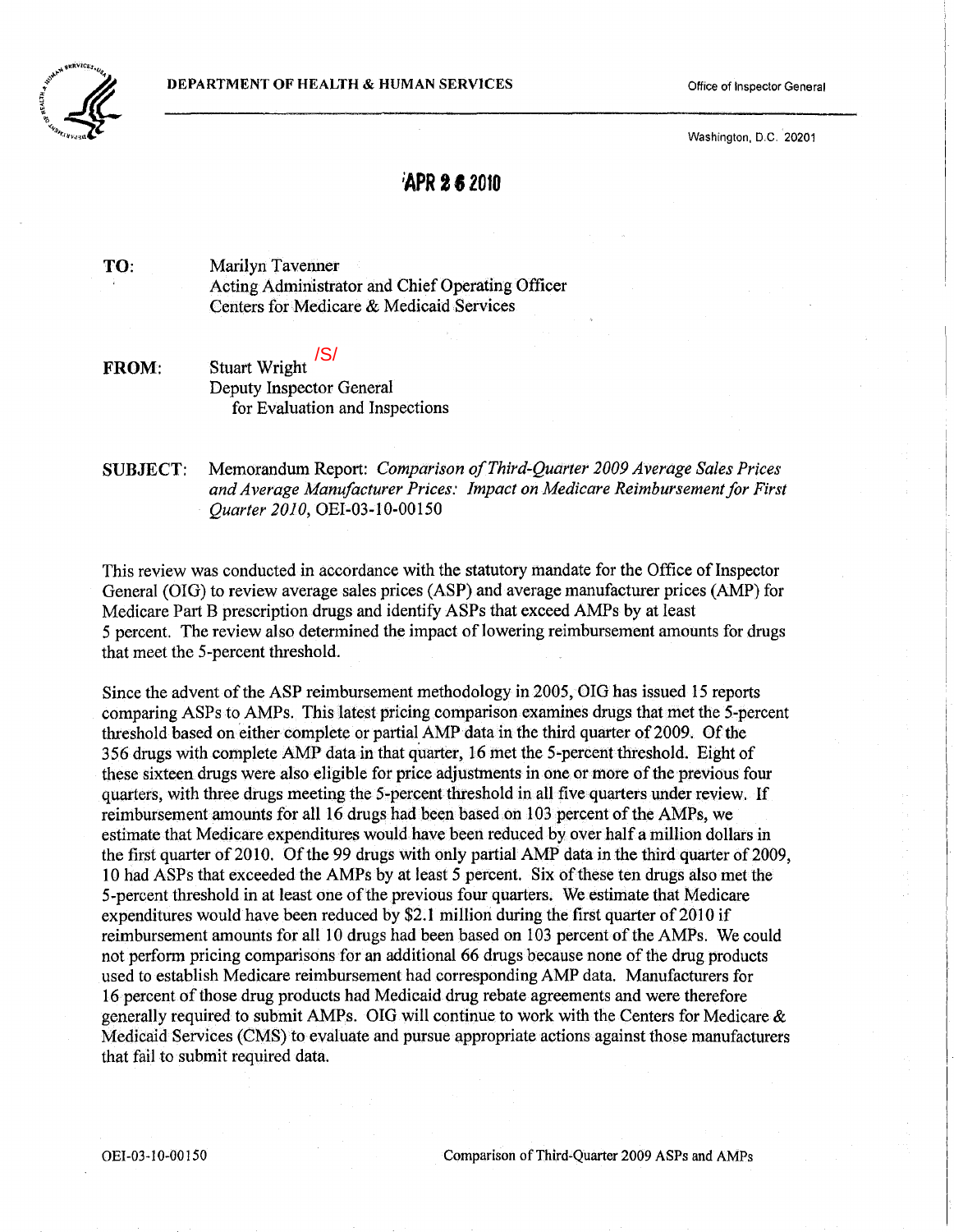### Page 2 – Marilyn Tavenner

## **BACKGROUND**

Section 1847A(d)(2)(B) of the Social Security Act (the Act) mandates that OIG compare ASPs to AMPs. If OIG finds that the ASP for a drug exceeds the AMP by a certain percentage (currently 5 percent), section 1847A(d)(3)(A) of the Act states that the Secretary of the Department of Health & Human Services (the Secretary) may disregard the ASP for the drug when setting reimbursement amounts.<sup>[1](#page-1-0)</sup> Section 1847A(d)(3)(C) of the Act goes on to state that "… the Inspector General shall inform the Secretary (at such times as the Secretary may specify to carry out this subparagraph) and the Secretary shall, effective as of the next quarter, substitute for the amount of payment … the lesser of (i) the widely available market price … (if any); or (ii) 103 percent of the average manufacturer price…"

### **Medicare Part B Coverage of Prescription Drugs**

Medicare Part B covers only a limited number of outpatient prescription drugs. Covered drugs include injectable drugs administered by a physician; certain self-administered drugs, such as oral anticancer drugs and immunosuppressive drugs; drugs used in conjunction with durable medical equipment; and some vaccines.

### **Medicare Part B Payments for Prescription Drugs**

CMS contracts with private companies, known as Medicare Administrative Contractors (MAC), to process and pay Medicare Part B claims, including those for prescription drugs. To obtain reimbursement for covered outpatient prescription drugs, health care providers submit claims to their MACs using procedure codes. CMS established the Healthcare Common Procedure Coding System (HCPCS) to provide a standardized coding system for describing the specific items and services provided in the delivery of health care. In the case of prescription drugs, each HCPCS code defines the drug name and the amount of drug represented by the HCPCS code but does not specify manufacturer or package size information.

Medicare and its beneficiaries spent over \$11 billion for Part B drugs in [2](#page-1-1)008.<sup>2</sup> Although Medicare paid for more than 700 outpatient prescription drug HCPCS codes that year, most of the spending for Part B drugs was concentrated on a relatively small subset of those codes. In 2008, 60 codes accounted for 90 percent of the expenditures for Part B drugs, with only 12 of these drugs representing the majority (51 percent) of total Part B drug expenditures.

### **Reimbursement Methodology for Part B Drugs and Biologicals**

Medicare Part B pays for most covered drugs using a reimbursement methodology based on ASPs.<sup>[3](#page-1-2)</sup> Section 1847A(c) of the Act, as added by the Medicare Prescription Drug, Improvement, and Modernization Act of 2003, P.L. 108-173, defines an ASP as a manufacturer's sales of a

<span id="page-1-0"></span><sup>&</sup>lt;sup>1</sup> Section 1847A(d)(3)(B)(ii) of the Act provides the Secretary with authority to adjust the applicable threshold percentage in 2006 and subsequent years; however, the threshold percentage has been maintained at 5 percent.<br><sup>2</sup> Medicare expenditures for Part B drugs in 2008 were calculated using CMS's Part B Analytics and Reports

<span id="page-1-1"></span><sup>(</sup>PBAR). The PBAR data were downloaded on July 8, 2009.

<span id="page-1-2"></span> $3$  Several Part B drugs, including certain vaccines and blood products, are not paid under the ASP methodology.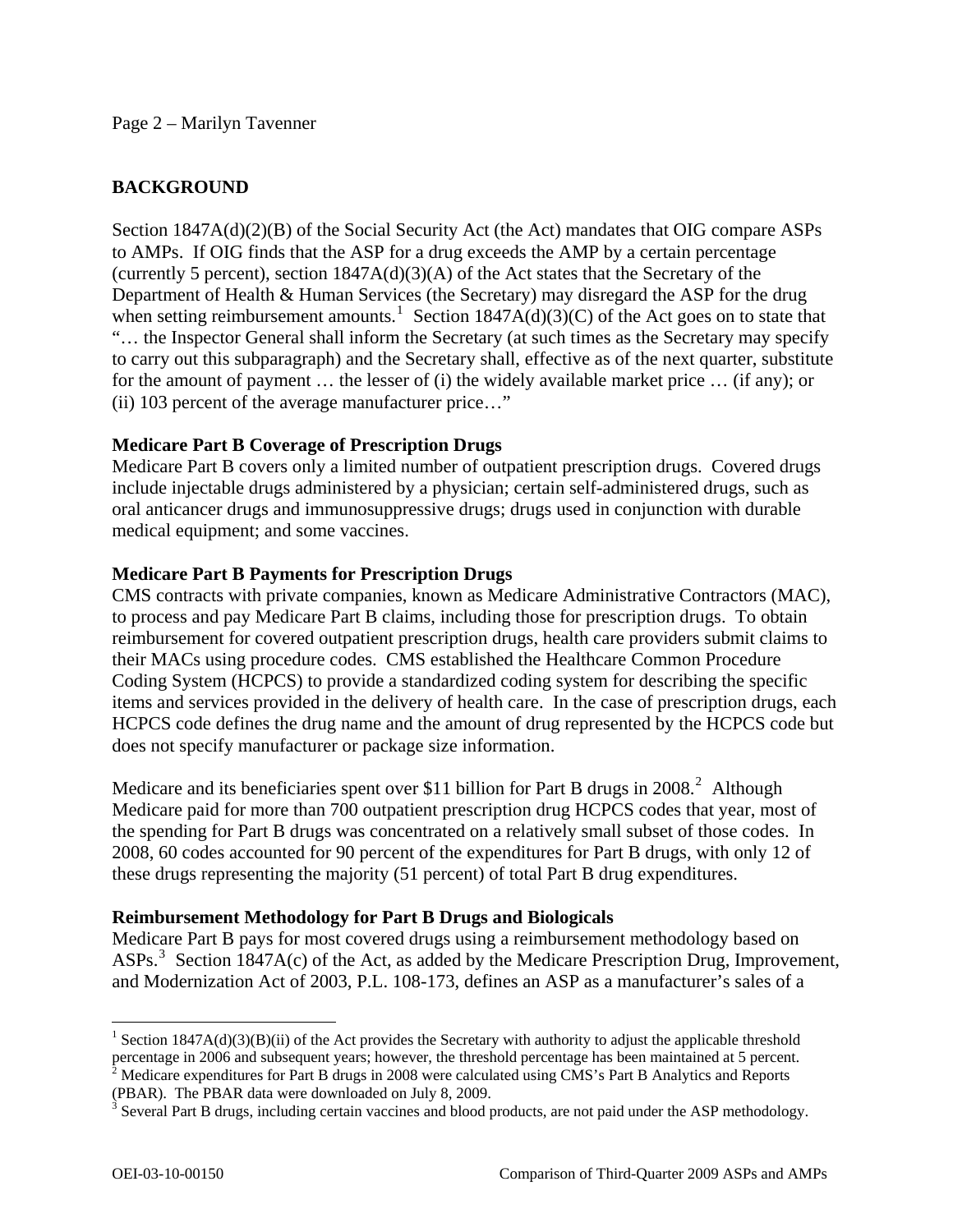drug to all purchasers in the United States in a calendar quarter divided by the total number of units of the drug sold by the manufacturer in that same quarter. The ASP is net of any price concessions, such as volume discounts, prompt pay discounts, cash discounts, free goods contingent on purchase requirements, chargebacks, and rebates other than those obtained through the Medicaid drug rebate program. $4$  Sales that are nominal in amount are exempted from the ASP calculation, as are sales excluded from the determination of "best price" in the Medicaid drug rebate program. $5, 6$  $5, 6$  $5, 6$ 

Manufacturers report ASPs by 11-digit national drug codes (NDC), each of which identifies a specific manufacturer, product, and package size. Manufacturers must provide CMS with the ASP and volume of sales for each NDC on a quarterly basis, with submissions due 30 days after the close of each quarter. $\frac{7}{7}$  $\frac{7}{7}$  $\frac{7}{7}$ 

Because Medicare Part B reimbursement for outpatient drugs is based on HCPCS codes rather than NDCs and more than one NDC may meet the definition of a particular HCPCS code, CMS has developed a file that "crosswalks" manufacturers' NDCs to HCPCS codes. CMS uses information in this crosswalk file to calculate volume-weighted ASPs for covered HCPCS codes.

## **Calculation of Volume-Weighted Average Sales Prices**

First-quarter 2010 Medicare payments for most covered drug codes were based on third-quarter 2009 ASP submissions from manufacturers, which were volume-weighted using an equation that involves the following variables: the ASP for the 11-digit NDC as reported by the manufacturer, the volume of sales for the NDC as reported by the manufacturer, and the number of billing units in the NDC as determined by  $CMS^8$  $CMS^8$ . The amount of the drug contained in an NDC may differ from the amount of the drug specified by the HCPCS code that providers use to bill Medicare. Therefore, the number of billing units in an NDC describes the number of HCPCS code units that are in that NDC. For instance, an NDC may contain a total of 10 milliliters of Drug A, but the corresponding HCPCS code may be defined as only 5 milliliters of Drug A. In this case, there are two billing units in the NDC. CMS calculates the number of billing units in each NDC when developing its crosswalk files.

Under the ASP pricing methodology, the Medicare allowance for most Part B drugs is equal to 106 percent of the volume-weighted ASP for the HCPCS code. Medicare beneficiaries are responsible for 20 percent of this amount in the form of coinsurance.

<span id="page-2-0"></span> $4$  Section 1847A(c)(3) of the Act.

<span id="page-2-1"></span><sup>&</sup>lt;sup>5</sup> Pursuant to section 1927(c)(1)(C)(i) of the Act, "best price" is the lowest price available from the manufacturer during the rebate period to any wholesaler, retailer, provider, health maintenance organization, nonprofit entity, or governmental entity within the United States, with certain exceptions.

<span id="page-2-2"></span> $\delta$  Section 1847A(c)(2) of the Act.

<span id="page-2-3"></span><sup>&</sup>lt;sup>7</sup> Section 1927(b)(3) of the Act.

<span id="page-2-4"></span><sup>&</sup>lt;sup>8</sup> The equation that CMS currently uses to calculate volume-weighted ASPs is described in section 1847A(b)(6) of the Act. It is also provided in Appendix A.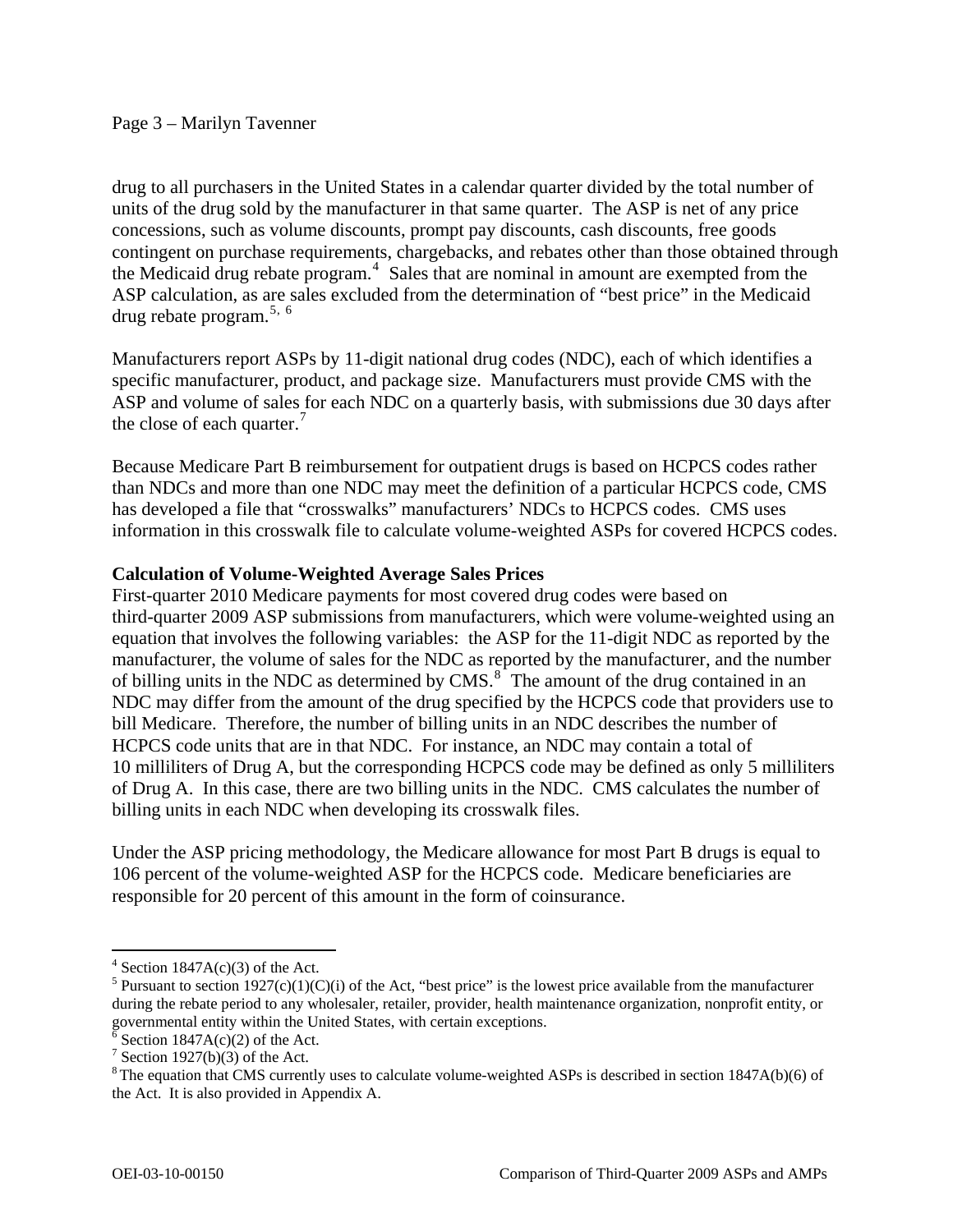### Page 4 – Marilyn Tavenner

### **The Medicaid Drug Rebate Program and Average Manufacturer Prices**

For Federal payment to be available for covered outpatient drugs provided under Medicaid, sections 1927(a)(1) and (b)(1) of the Act mandate that drug manufacturers enter into rebate agreements with the Secretary and pay quarterly rebates to State Medicaid agencies. Under these rebate agreements and pursuant to section 1927(b)(3) of the Act, manufacturers must provide CMS with the AMPs for each of their NDCs. As further explained in regulation, manufacturers are required to submit AMPs within 30 days after the end of each month and each quarter.<sup>[9](#page-3-0)</sup>

As generally defined in section  $1927(k)(1)$  of the Act, the AMP is the average price paid to the manufacturer for the drug in the United States by wholesalers for drugs distributed to the retail pharmacy class of trade.<sup>[10](#page-3-1)</sup> The AMP is generally calculated as a weighted average of prices for all of a manufacturer's package sizes of a drug and is reported for the lowest identifiable quantity of the drug (e.g., 1 milliliter, 1 tablet, 1 capsule).<sup>[11](#page-3-2)</sup>

If a manufacturer fails to provide AMP data in a timely manner, civil monetary penalties may be imposed.<sup>[12](#page-3-3)</sup> In addition, pursuant to section 1927(b)(4)(B)(i) of the Act, the Secretary may terminate a rebate agreement "for violation of the requirements of the agreement or other good cause shown." CMS has terminated rebate agreements with a number of manufacturers for failure to report drug-pricing data as required by section 1927 of the Act. For the purposes of evaluating potential civil monetary penalty actions, CMS has also provided OIG with information about manufacturers that failed to submit drug-pricing data.

## **Office of Inspector General's Monitoring of Average Sales Prices and Average Manufacturer Prices**

In accordance with its statutory mandate, OIG has issued 13 quarterly pricing comparisons since the ASP reimbursement methodology for Part B drugs was implemented in January 2005. In addition, OIG completed two annual overviews of ASPs and AMPs, which examined data across all four quarters of 2007 and 2008, respectively. A list of all 15 reports is provided in Appendix B.

Although CMS has acknowledged the Secretary's authority to adjust ASP payment limits based on the findings of OIG's pricing comparisons, CMS has yet to make any changes to Part B drug reimbursement as a result of these studies. Rather, CMS has emphasized both the complexity of substituting payment amounts and the importance of proceeding cautiously to avoid unintended consequences.[13](#page-3-4) In commenting on OIG's reports, CMS has expressed a desire to both better

<span id="page-3-0"></span><sup>&</sup>lt;sup>9</sup> 42 CFR § 447.510.

<span id="page-3-1"></span><sup>&</sup>lt;sup>10</sup> Effective October 2010, the Patient Protection and Affordable Care Act, P.L. 111-148, changes the definition of AMP in a way that is not relevant for the purposes of this report. However, it may impact pricing comparisons between ASPs and AMPs for the fourth quarter of 2010 and beyond.

<span id="page-3-2"></span><sup>&</sup>lt;sup>11</sup> As specified in 42 CFR § 447.504(i), a quarterly AMP is calculated as a weighted average of monthly AMPs in the quarter. However, the manufacturer must adjust the AMP for a quarter if cumulative discounts, rebates, or other arrangements subsequently adjust the prices actually realized.<br><sup>12</sup> Pursuant to section 1927(b)(3)(C) of the Act.

<span id="page-3-4"></span><span id="page-3-3"></span><sup>&</sup>lt;sup>13</sup> See CMS comments to OEI-03-08-00450, December 2008; and OEI-03-09-00350, February 2010.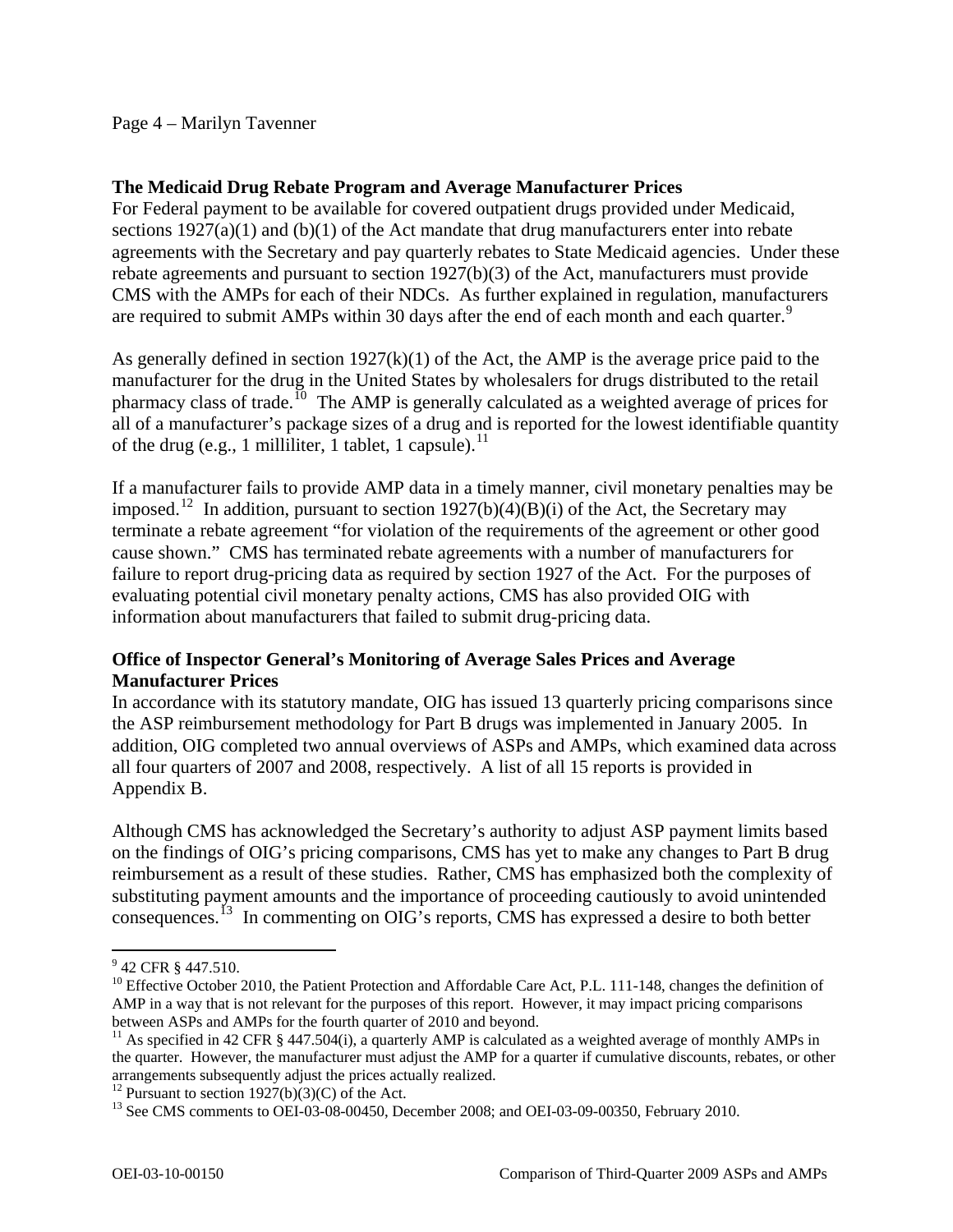### Page 5 – Marilyn Tavenner

understand fluctuating differences between ASPs and AMPs and engage stakeholders, with the intent of developing a process for making price substitutions.<sup>[14](#page-4-0)</sup> However, CMS has not specified what, if any, steps it will take to adjust Medicare reimbursement amounts for drugs that meet the 5-percent threshold.

OIG will continue to meet its statutory mandate by issuing reports based on quarterly pricing comparisons, along with annual overviews to summarize findings across each calendar year.

## **METHODOLOGY**

We obtained a file from CMS containing NDC-level ASP data from the third quarter of 2009, which were used to establish Part B drug reimbursement amounts for the first quarter of 2010. This file also includes information that crosswalks NDCs to their corresponding HCPCS codes. Both the ASP data and the crosswalk data were current as of December 23, 2009. We also obtained AMP data from CMS for the third quarter of 2009, which were current as of November 4, 2009.

### **Analysis of Average Sales Price Data From the Third Quarter of 2009**

As mentioned previously, Medicare does not base reimbursement for covered drugs on NDCs; instead, it uses HCPCS codes. Therefore, CMS uses ASP information submitted by manufacturers for each NDC to calculate a volume-weighted ASP for each covered HCPCS code. When calculating these volume-weighted ASPs, CMS includes only NDCs with ASP submissions that are deemed valid.

As of January 2010, CMS had established prices for 530 HCPCS codes based on the ASP reimbursement methodology mandated by section 1847A(b)(6) of the Act. Reimbursement amounts for the 530 HCPCS codes were based on ASP data for 3,251 NDCs.

### **Analysis of Average Manufacturer Price Data From the Third Quarter of 2009**

To ensure that the broadest range of drug codes is subject to OIG's pricing comparisons, we divided HCPCS codes into the following three groups:

- (1) HCPCS codes with complete AMP data—i.e., HCPCS codes with AMP data for every NDC that CMS used in its calculation of volume-weighted ASPs;
- (2) HCPCS codes with partial AMP data—i.e., HCPCS codes with AMP data for only some of the NDCs that CMS used in its calculation of volume-weighted ASPs; and
- (3) HCPCS codes with no AMP data—i.e., HCPCS codes with no AMP data for any of the NDCs that CMS used in its calculation of volume-weighted ASPs.

<span id="page-4-0"></span> $\overline{a}$ <sup>14</sup> See CMS comments to OEI-03-07-00140, July 2007; OEI-03-08-00450, December 2008; and OEI-03-09-00350, February 2010.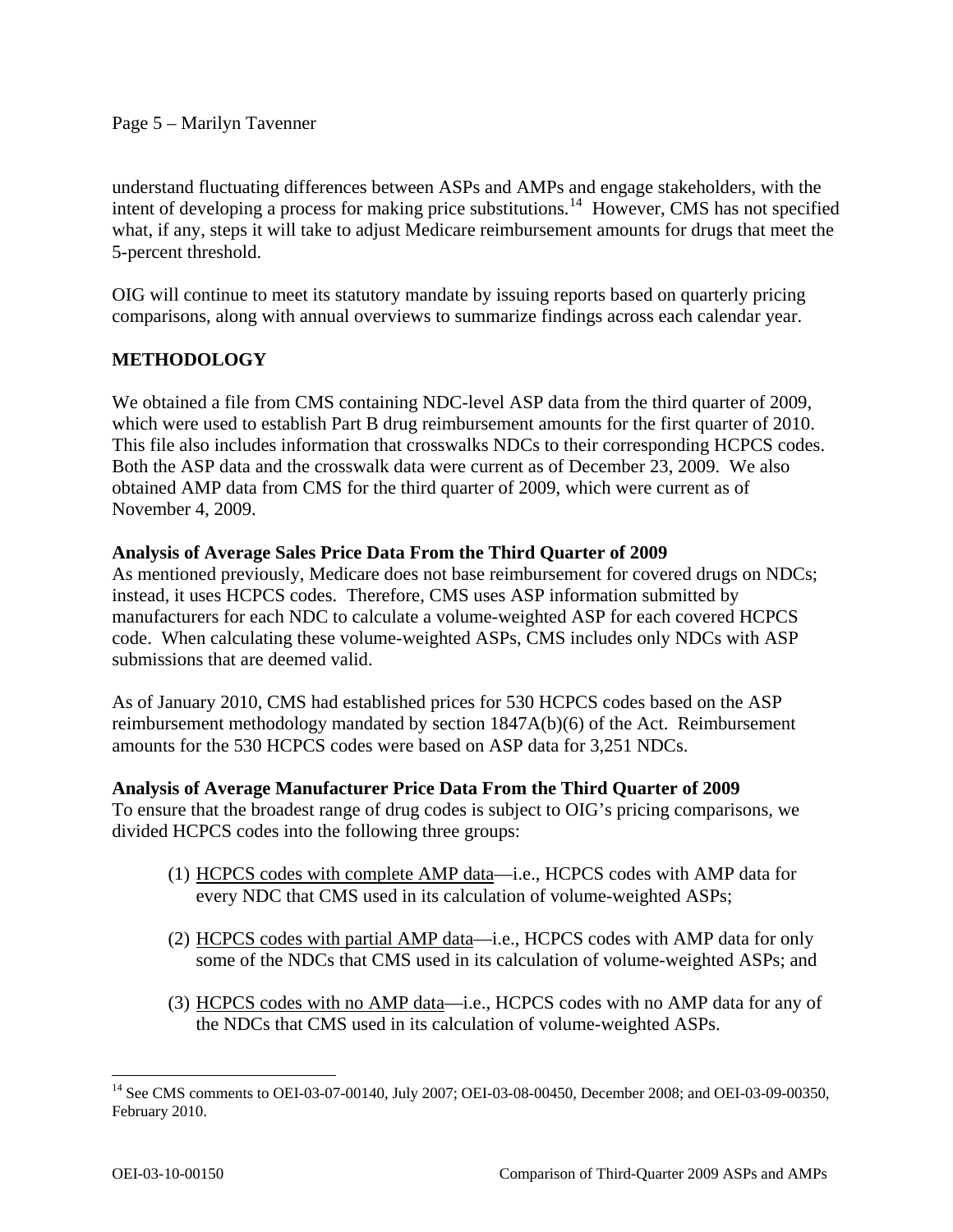### Page 6 – Marilyn Tavenner

As previously noted, the AMP for each NDC is reported for the lowest identifiable quantity of the drug contained in that NDC (e.g., 1 milliliter, 1 tablet, 1 capsule). In contrast, the ASP is reported for the entire amount of the drug contained in the NDC (e.g., 50 milliliters, 100 tablets). To ensure that the AMP would be comparable to the ASP, it was necessary to convert the AMP for each NDC so that it represented the total amount of the drug contained in that NDC.

To calculate "converted AMPs" for NDCs in the first and second groups, we multiplied the AMP by the total amount of the drug contained in each NDC, as identified by sources, such as the CMS crosswalk file, manufacturer Web sites, the "Red Book," and the Food and Drug Administration's NDC directory.<sup>[15](#page-5-0)</sup> For certain NDCs, we were unable to successfully identify the amount of the drug reflected by the ASP and therefore could not calculate a converted AMP. Because of these unsuccessful AMP conversions, a total of nine HCPCS codes were removed from our analysis.

Using NDCs with successful AMP conversions, we then calculated a volume-weighted AMP for each of the corresponding HCPCS codes, consistent with CMS's methodology for calculating volume-weighted ASPs. Appendix C provides a more detailed description of the methods we used to both convert AMPs and calculate volume-weighted AMPs. Table 1 provides the final number of HCPCS codes and NDCs included in our analysis after we removed NDCs with either no AMP data or unsuccessful AMP conversions.

| <b>Availability of AMP Data for HCPCS Code</b> | Number of<br><b>HCPCS Codes</b> | Number of<br><b>NDCs</b> |
|------------------------------------------------|---------------------------------|--------------------------|
| Complete AMP Data                              | 356                             | 1.425                    |
| Partial AMP Data                               | 99                              | 987                      |
| No AMP Data                                    | 66                              | 244                      |

### **Table 1: Number of Drug Codes and NDCs Included in OIG's Pricing Comparison**

Source: OIG analysis of third-quarter 2009 ASP and AMP data, 2010.

### **Comparing Third-Quarter 2009 Volume-Weighted ASPs to Volume-Weighted AMPs**

For each of the HCPCS codes included in our study, we compared the volume-weighted ASP and AMP and determined whether the ASP for the code exceeded the AMP by at least 5 percent.

For those HCPCS codes that met or exceeded the 5-percent threshold, we reviewed the associated NDCs to verify the accuracy of the billing unit information. According to our review, NDCs for two codes had billing unit information in CMS's crosswalk file that may not have accurately reflected the number of billing units actually contained in the NDC. Because volume-weighted ASPs and AMPs are calculated using this billing unit information, we could not be certain that the results for these codes were correct. Therefore, we did not consider these two HCPCS codes as having met the 5-percent threshold.

<span id="page-5-0"></span><sup>&</sup>lt;sup>15</sup> We did not calculate converted AMPs for NDCs in the third group because those NDCs had no AMP data.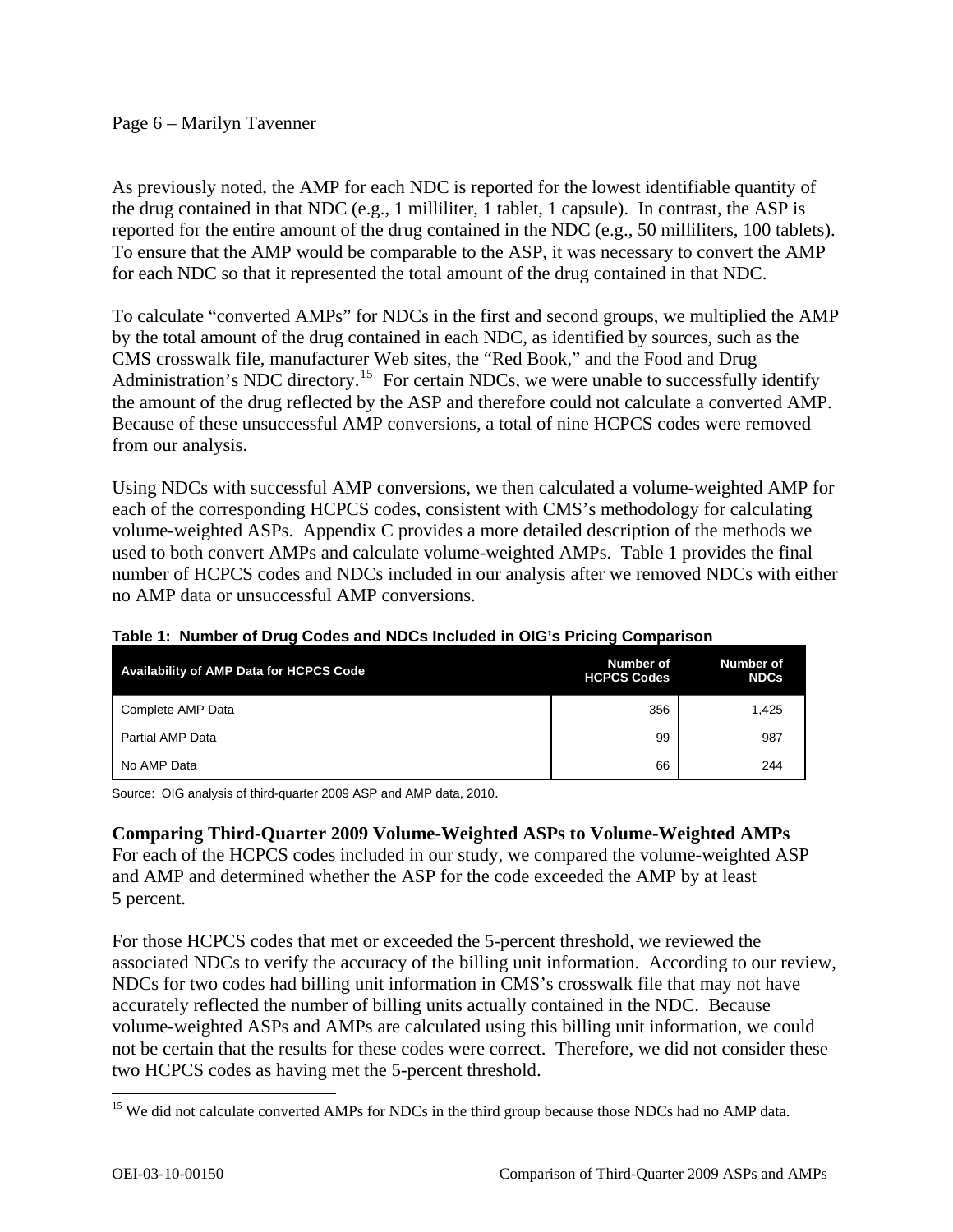For the remaining HCPCS codes, we then estimated the monetary impact of lowering reimbursement to 103 percent of the AMP.<sup>[16](#page-6-0)</sup> For each of the HCPCS codes that met the 5-percent threshold, we calculated 103 percent of the volume-weighted AMP and subtracted this amount from the first-quarter 2010 reimbursement amount for the HCPCS code, which is equal to 106 percent of the volume-weighted ASP. To estimate the financial effect for the first quarter of 2010, we then multiplied the difference by one-fourth of the number of services that were allowed by Medicare for each HCPCS code in 2008, as reported in the PBAR.<sup>[17](#page-6-1)</sup> This estimate assumes that the number of services that were allowed by Medicare in 2008 remained consistent from one quarter to the next and that there were no significant changes in utilization between 2008 and 2010.

## **Identifying Codes That Would Have Met the 5-Percent Threshold in Previous Quarters**

We determined whether codes meeting the 5-percent threshold in the third quarter of 2009 would have also met the 5-percent threshold in any of the four previous quarters, dating back to the third quarter of 2008.

## **Limitations**

We did not verify the accuracy of manufacturer-reported ASP and AMP data, nor did we verify the underlying methodology used by manufacturers to calculate ASPs and AMPs. Furthermore, we did not verify the accuracy of CMS's crosswalk files or examine NDCs that CMS opted to exclude from its calculation of Part B drug reimbursement amounts.

Manufacturers are required to submit their quarterly ASP and AMP data to CMS 30 days after the close of the quarter. Our analyses were performed on ASP and AMP data compiled by CMS soon after that deadline. We did not determine whether manufacturers provided additional or revised pricing data to CMS at a later date.

## **Standards**

 $\overline{a}$ 

This study was conducted in accordance with the *Quality Standards for Inspections* approved by the Council of the Inspectors General on Integrity and Efficiency.

<span id="page-6-0"></span><sup>&</sup>lt;sup>16</sup> Section 1847A(d)(3)(C) of the Act directs the Secretary to replace payment amounts for drugs that meet the 5-percent threshold with the lesser of the widely available market price for the drug (if any) or 103 percent of the AMP. For the purposes of this study, we used 103 percent of the AMP to estimate the impact of lowering reimbursement amounts. If widely available market prices had been available for these drugs and lower than 103 percent of the AMP, the savings estimate presented in this report would have been greater.

<span id="page-6-1"></span> $17$  The 2008 PBAR data were downloaded on July 8, 2009.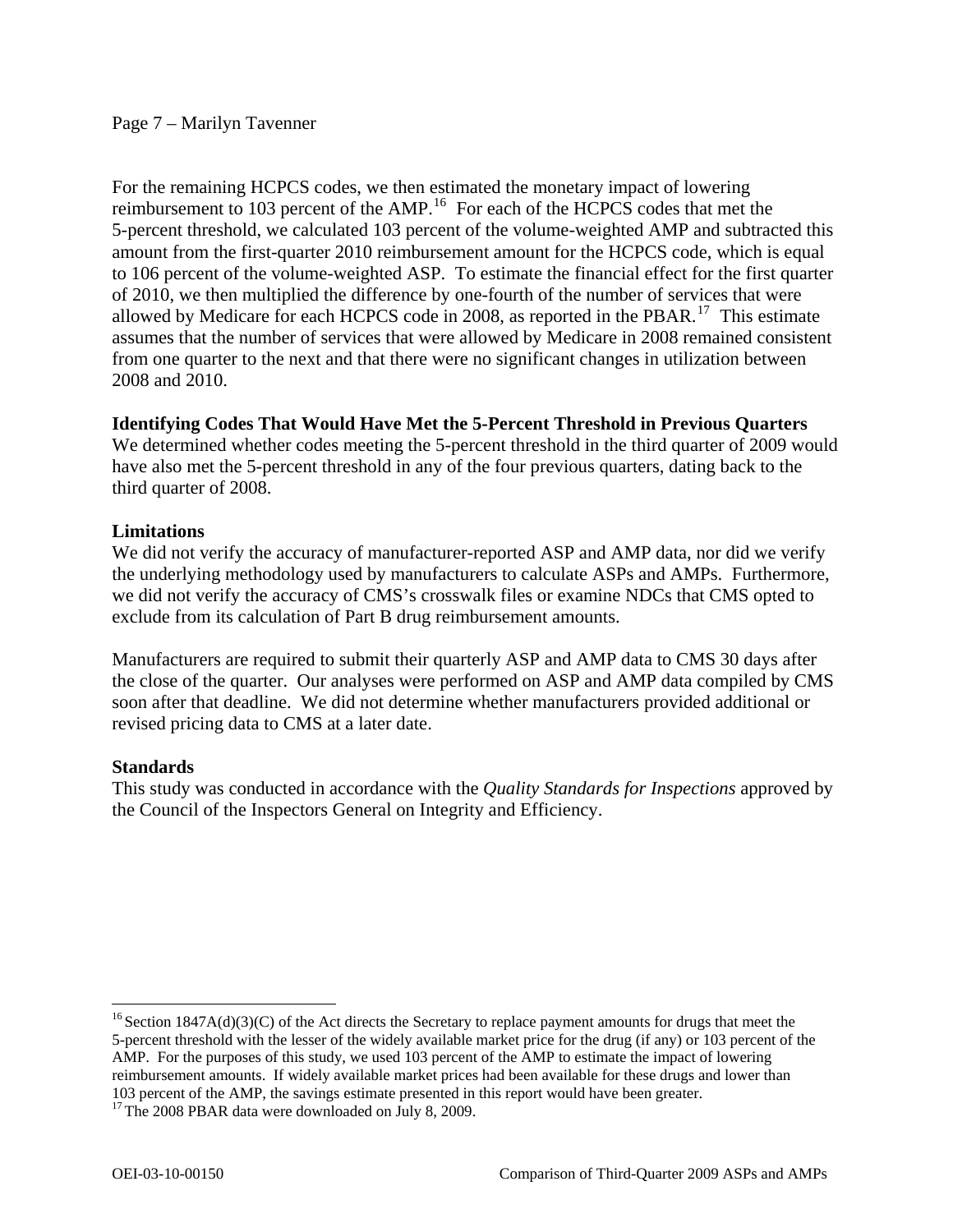## **RESULTS**

## **Of the 356 Drug Codes With Complete AMP Data, Volume-Weighted ASPs for 16 Exceeded the Volume-Weighted AMPs by at Least 5 Percent**

Consistent with sections 1847A(d)(2)(B) and 1847A(d)(3) of the Act, OIG compared ASPs to AMPs to identify instances in which the ASP for a particular drug exceeded the AMP by a threshold of 5 percent. In the third quarter of 2009, 16 of the 356 HCPCS codes with complete AMP data (4 percent) met this 5-percent threshold. A list of the 16 HCPCS codes, including their descriptions and HCPCS dosage amounts, is presented in Appendix D.

Table 2 describes the extent to which ASPs exceeded AMPs for the 16 HCPCS codes. For two of the codes, volume-weighted ASPs exceeded volume-weighted AMPs by 20 percent or more.

| <b>Percentage by Which ASP</b><br><b>Exceeded AMP</b> | <b>Number of HCPCS</b><br>Codes |
|-------------------------------------------------------|---------------------------------|
| 5.00%-9.99%                                           | 12                              |
| 10.00%-19.99%                                         | 2                               |
| 20.00%-29.99%                                         | 1                               |
| 30.00%-39.99%                                         | 0                               |
| 40.00%-49.99%                                         | 0                               |
| 50.00%-59.99%                                         | 0                               |
| 60.00%-69.99%                                         | 1                               |
| 70.00%-79.99%                                         | 0                               |
| 80.00%-89.99%                                         | 0                               |
| 90.00%-99.99%                                         | 0                               |
| 100% and above                                        | O                               |
| Total                                                 | 16                              |

#### **Table 2: Extent to Which ASPs Exceeded AMPs for 16 HCPCS Codes With Complete AMP Data**

Source: OIG analysis of third-quarter 2009 ASP and AMP data, 2010.

Half of the HCPCS codes (8 of 16) also met the 5-percent threshold in one or more of the previous four quarters. The ASPs for HCPCS codes J0560, J1364, and J2765 exceeded the AMPs in each of the five quarters under review, dating back to the third quarter of 2008. An additional two HCPCS codes met the 5-percent threshold in at least three of the five quarters under review. Table 3 presents a list of the eight HCPCS codes that were eligible for price adjustments in previous quarters.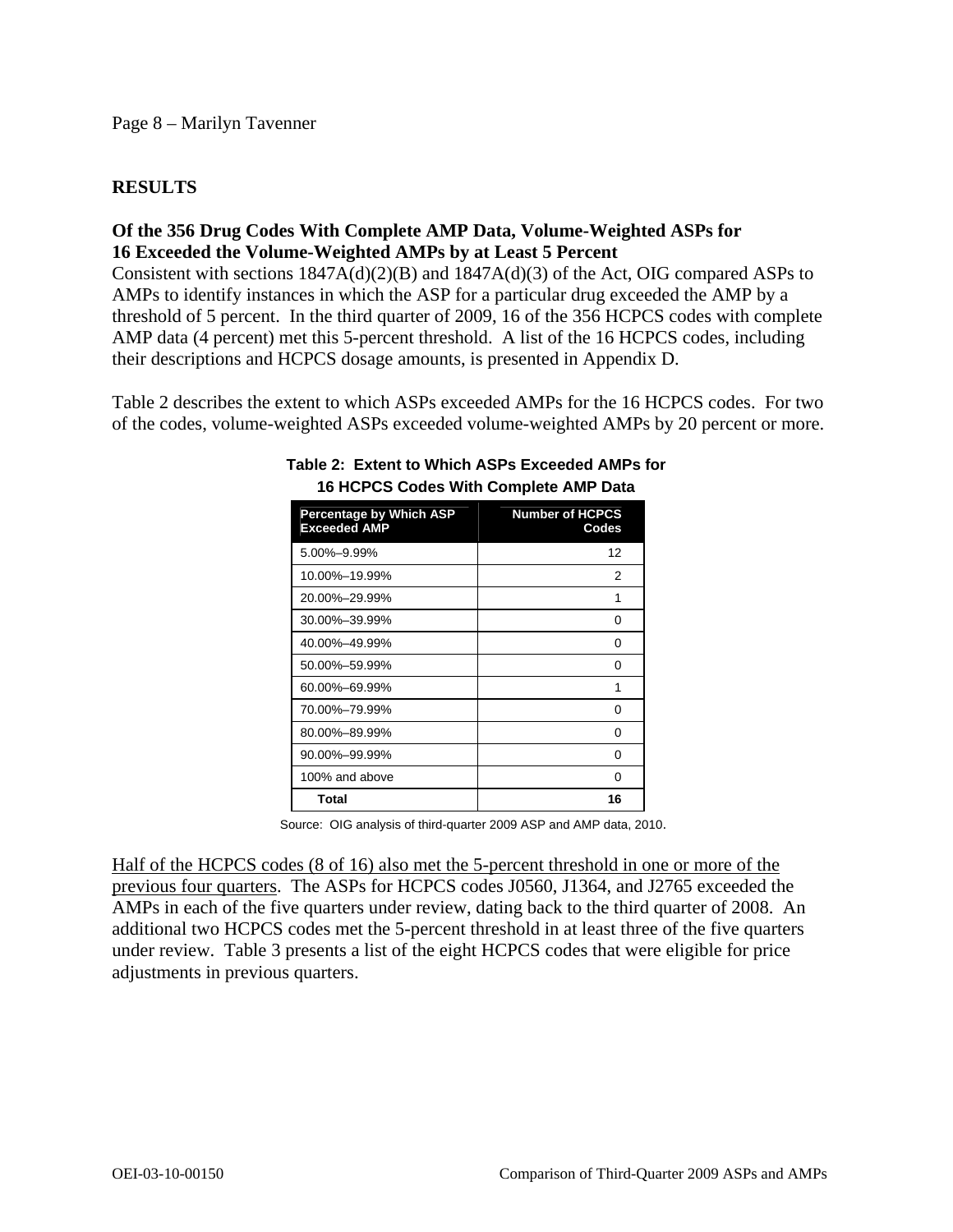|                      | OIG Reports Comparing ASP and AMP |                                  |                                 |                                  |                          |
|----------------------|-----------------------------------|----------------------------------|---------------------------------|----------------------------------|--------------------------|
| <b>HCPCS</b><br>Code | Third<br>Quarter<br>2009          | <b>Second</b><br>Quarter<br>2009 | <b>First</b><br>Quarter<br>2009 | <b>Fourth</b><br>Quarter<br>2008 | Third<br>Quarter<br>2008 |
| J0560                | X                                 | $X^*$                            | $X^*$                           | X*                               | X*                       |
| J1364                | X                                 | X                                | X                               | X                                | X                        |
| J2765                | X                                 | X                                | X                               | X                                | X                        |
| J2597                | X                                 | X                                | X                               | X                                |                          |
| J2792                | X                                 | X                                |                                 | X                                | X                        |
| J2993                | X                                 | X                                |                                 |                                  |                          |
| J3470                | X                                 |                                  | X                               |                                  |                          |
| J9340                | X                                 |                                  |                                 | X                                |                          |

#### **Table 3: Eight HCPCS Codes With Complete AMP Data in the Third Quarter of 2009 That Also Met the 5-Percent Threshold in Previous Quarters**

\*These codes previously met the 5-percent threshold during the specified quarters based on partial AMP data . Source: OIG analysis of ASP and AMP data from the third quarter of 2008 through the third quarter of 2009.

Lowering reimbursement amounts for the 16 HCPCS codes to 103 percent of the AMPs would have reduced Medicare allowances by over half a million dollars in the first quarter of 2010. Sections  $1847A(d)(3)(A)$  and (B) of the Act provide that the Secretary may disregard the ASP pricing methodology for a drug with an ASP that exceeds the AMP by at least 5 percent. Pursuant to section  $1847A(d)(3)(C)$  of the Act, "... the Secretary shall, effective as of the next quarter, substitute for the amount of payment … the lesser of (i) the widely available market price … (if any); or (ii) 103 percent of the average manufacturer price …." In this study, we identified 16 HCPCS codes that met the 5-percent threshold specified in the Act. If reimbursement amounts for these 16 codes with complete AMP data had been based on 103 percent of the AMPs during the first quarter of 2010, we estimate that Medicare expenditures would have been reduced by  $$563,000$  in that quarter alone.<sup>[18](#page-8-0)</sup>

Two of the sixteen HCPCS codes accounted for 90 percent of the estimated savings. If the reimbursement amounts for codes J9214 and J2792 had been based on 103 percent of the AMPs during the first quarter of 2010, Medicare expenditures would have been reduced by an estimated \$354,000 and \$154,000, respectively.

## **Of the 99 Drug Codes With Partial AMP Data, Volume-Weighted ASPs for 10 Exceeded the Volume-Weighted AMPs by at Least 5 Percent**

In addition to examining HCPCS codes with complete AMP data, we examined 99 HCPCS codes for which only partial AMP data were available. ASPs for 10 of these 99 HCPCS codes (10 percent) exceeded the AMPs by at least 5 percent in the third quarter of 2009. A list of the

<span id="page-8-0"></span><sup>&</sup>lt;sup>18</sup> This savings estimate assumes that the number of services that were allowed by Medicare in 2008 remained consistent from one quarter to the next and that there were no significant changes in utilization between 2008 and 2010.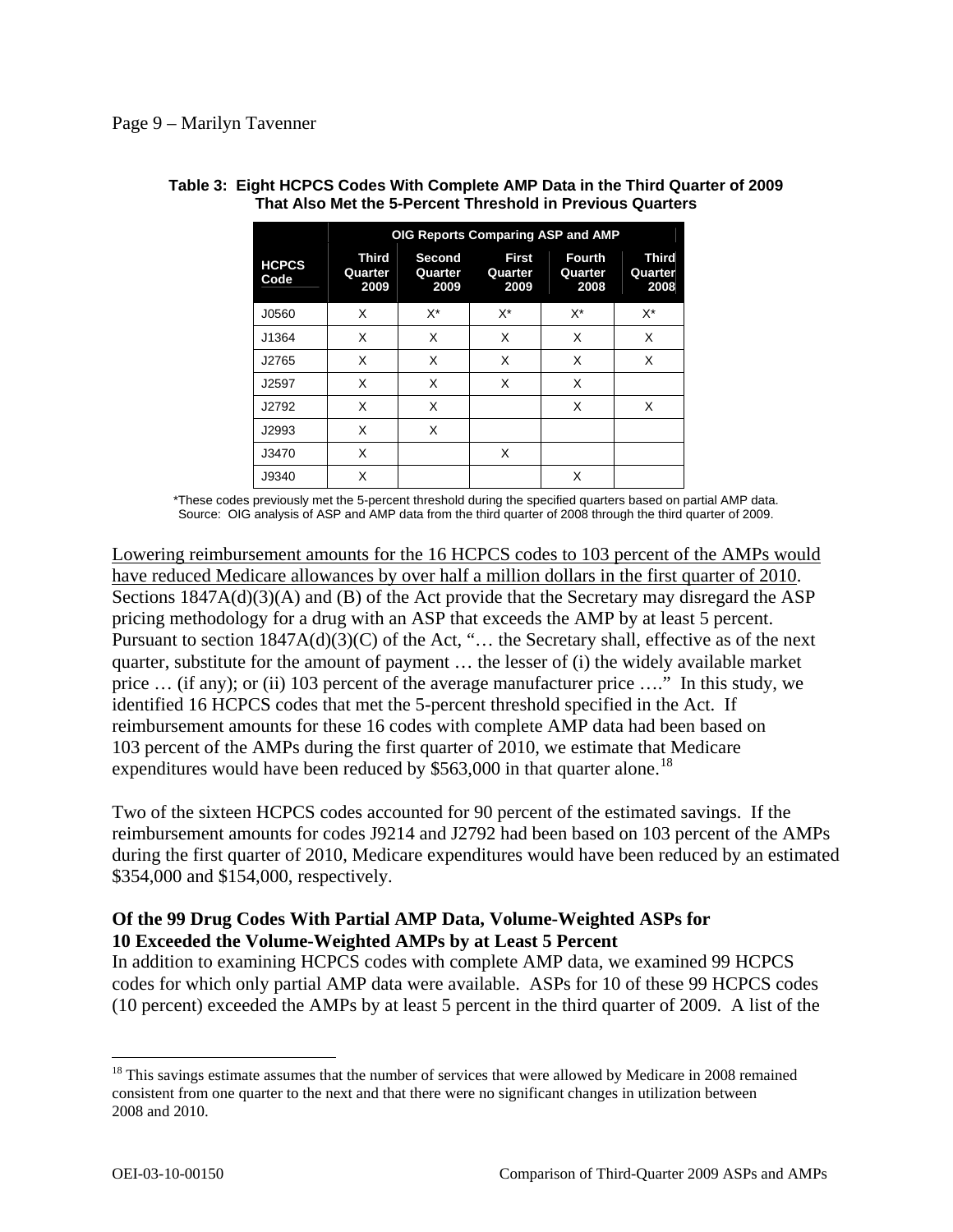### Page 10 – Marilyn Tavenner

10 HCPCS codes, including their descriptions and HCPCS dosage amounts, is presented in Appendix E.

Table 4 describes the extent to which ASPs exceeded AMPs for the 10 HCPCS codes. For half of the codes (5 of 10), volume-weighted ASPs exceeded volume-weighted AMPs by 20 percent or more. The ASPs for one of these codes were more than double the AMPs.

| Percentage by Which ASP<br><b>Exceeded AMP</b> | <b>Number of HCPCS</b><br>Codes |
|------------------------------------------------|---------------------------------|
| 5.00%-9.99%                                    | 5                               |
| 10.00%-19.99%                                  | 0                               |
| 20.00%-29.99%                                  | 1                               |
| 30.00%-39.99%                                  | ŋ                               |
| 40.00%-49.99%                                  | 1                               |
| 50.00%-59.99%                                  | 1                               |
| 60.00%-69.99%                                  | 1                               |
| 70.00%-79.99%                                  | 0                               |
| 80.00%-89.99%                                  | 0                               |
| 90.00%-99.99%                                  | 0                               |
| 100% and above                                 | 1                               |
| Total                                          | 10                              |

#### **Table 4: Extent to Which ASPs Exceeded AMPs for 10 HCPCS Codes With Partial AMP Data**

Source: OIG analysis of third-quarter 2009 ASP and AMP data, 2010.

Sixty percent of HCPCS codes with partial AMP data (6 of 10) also met the 5-percent threshold in one or more of the previous four quarters. For three HCPCS codes (J1190, Q9965 and Q9966), ASPs exceeded AMPs in each of the five quarters under review, dating back to the third quarter of 2008. Another HCPCS code met the 5-percent threshold in four of the five quarters under review. Table 5 presents a list of the six HCPCS codes that were eligible for price adjustments in previous quarters.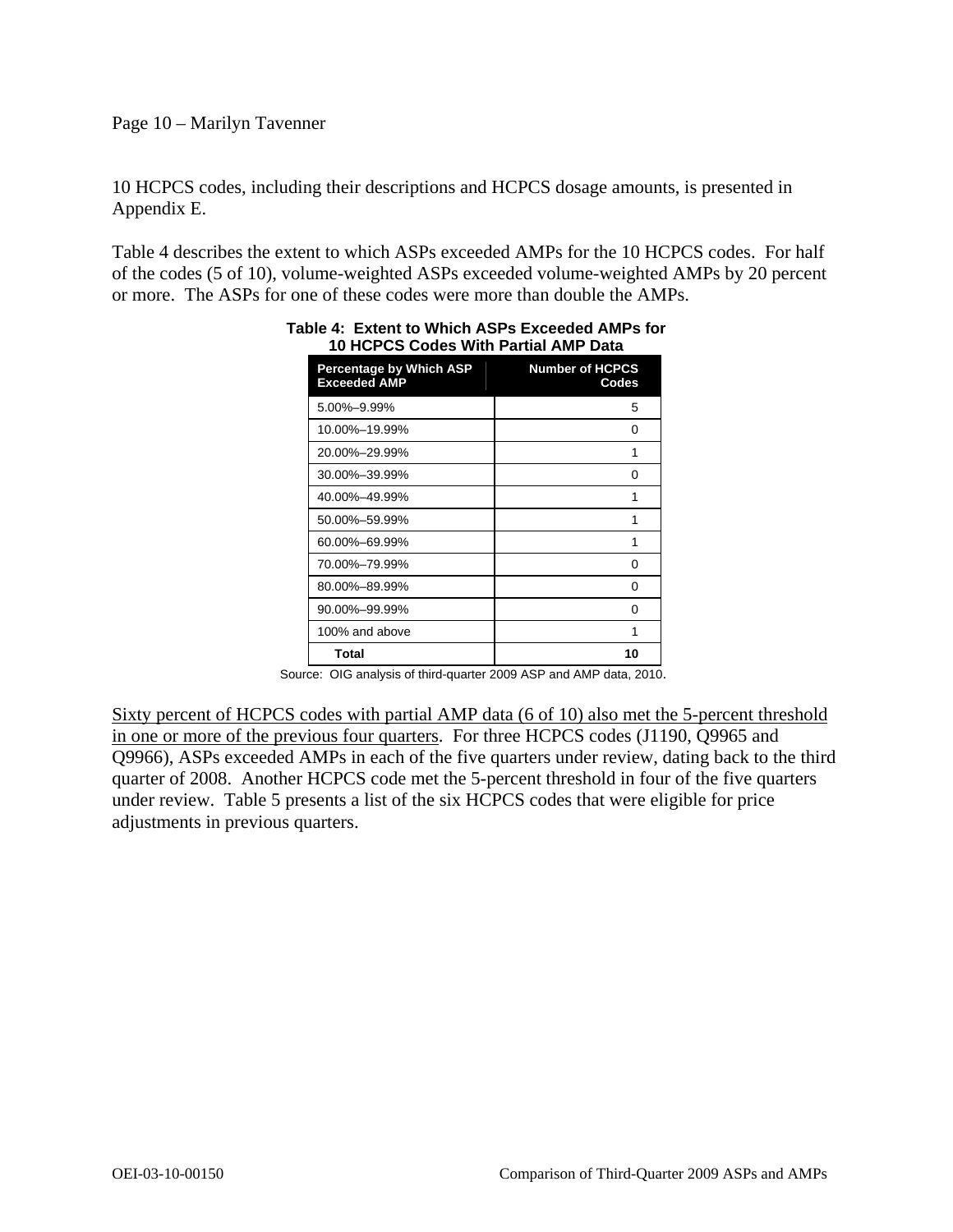|                      | OIG Reports Comparing ASP and AMP |                                  |                                 |                                  |                          |
|----------------------|-----------------------------------|----------------------------------|---------------------------------|----------------------------------|--------------------------|
| <b>HCPCS</b><br>Code | <b>Third</b><br>Quarter<br>2009   | <b>Second</b><br>Quarter<br>2009 | <b>First</b><br>Quarter<br>2009 | <b>Fourth</b><br>Quarter<br>2008 | Third<br>Quarter<br>2008 |
| J1190                | X                                 | X                                | X                               | X                                | X                        |
| Q9965                | X                                 | X                                | X                               | X                                | X                        |
| Q9966                | X                                 | X                                | X                               | X                                | X                        |
| J7506                | X                                 | X                                | X                               |                                  | Χ                        |
| J7509                | X                                 | X                                |                                 |                                  |                          |
| Q0163                | Χ                                 | Χ                                |                                 |                                  |                          |

#### **Table 5: Six HCPCS Codes With Partial AMP Data in the Third Quarter of 2009 That Also Met the 5-Percent Threshold in Previous Quarters**

Note: All of these codes met the 5-percent threshold in previous quarters using partial AMP data. Source: OIG analysis of ASP and AMP data from the third quarter of 2008 through the third quarter of 2009.

Lowering reimbursement amounts for the 10 HCPCS codes to 103 percent of the AMPs would have reduced Medicare allowances by an estimated \$2.1 million in the first quarter of 2010.<sup>[19](#page-10-0)</sup> One of the ten HCPCS codes accounted for over 70 percent of the \$2.1 million. If the reimbursement amount for code Q9965 had been based on 103 percent of the AMPs during the first quarter of 2010, Medicare expenditures would have been reduced by an estimated \$1.5 million.

## **Pricing Comparisons Could Not Be Performed on 66 Drug Codes Because No AMP Data Were Available**

For 66 HCPCS codes, OIG could not compare ASPs and AMPs because there were no AMP data for any of the 244 NDCs that CMS used when calculating drug reimbursement amounts for these codes. In [20](#page-10-1)08, Medicare allowances for these 66 codes totaled \$304 million.<sup>20</sup>

Manufacturers for 16 percent of the NDCs without AMP data (39 of 244) participated in the Medicaid drug rebate program as of the third quarter of 2009 and were therefore generally required to submit AMP data for their covered outpatient drugs.<sup>[21](#page-10-2), [22](#page-10-3), [23](#page-10-4)</sup>

Manufacturers for the remaining 205 of 244 NDCs did not participate in the Medicaid drug rebate program and therefore were not required to submit AMP data.

<span id="page-10-0"></span> $19$  This savings estimate assumes that the number of services that were allowed by Medicare in 2008 remained consistent from one quarter to the next and that there were no significant changes in utilization between 2008 and 2010.

<span id="page-10-1"></span> $20$  Of the 66 HCPCS codes with no associated AMP data, 18 had no expenditures listed in the 2008 PBAR file. As a result, these codes were not included in the total Medicare allowances for the year.

<span id="page-10-2"></span> $21$  To determine whether a manufacturer participated in the Medicaid drug rebate program, we consulted the list of participating drug companies posted on CMS's Web site.

<span id="page-10-3"></span> $^{22}$  Although manufacturers with rebate agreements are required to submit AMP data for their covered outpatient drugs, there may be valid reasons why an AMP was not provided for a specific NDC in a given quarter. For example, a manufacturer may not have been required to submit an AMP if the drug product had been terminated and there was no drug utilization during the quarter.

<span id="page-10-4"></span><sup>&</sup>lt;sup>23</sup> These 39 NDCs were crosswalked to 27 HCPCS codes.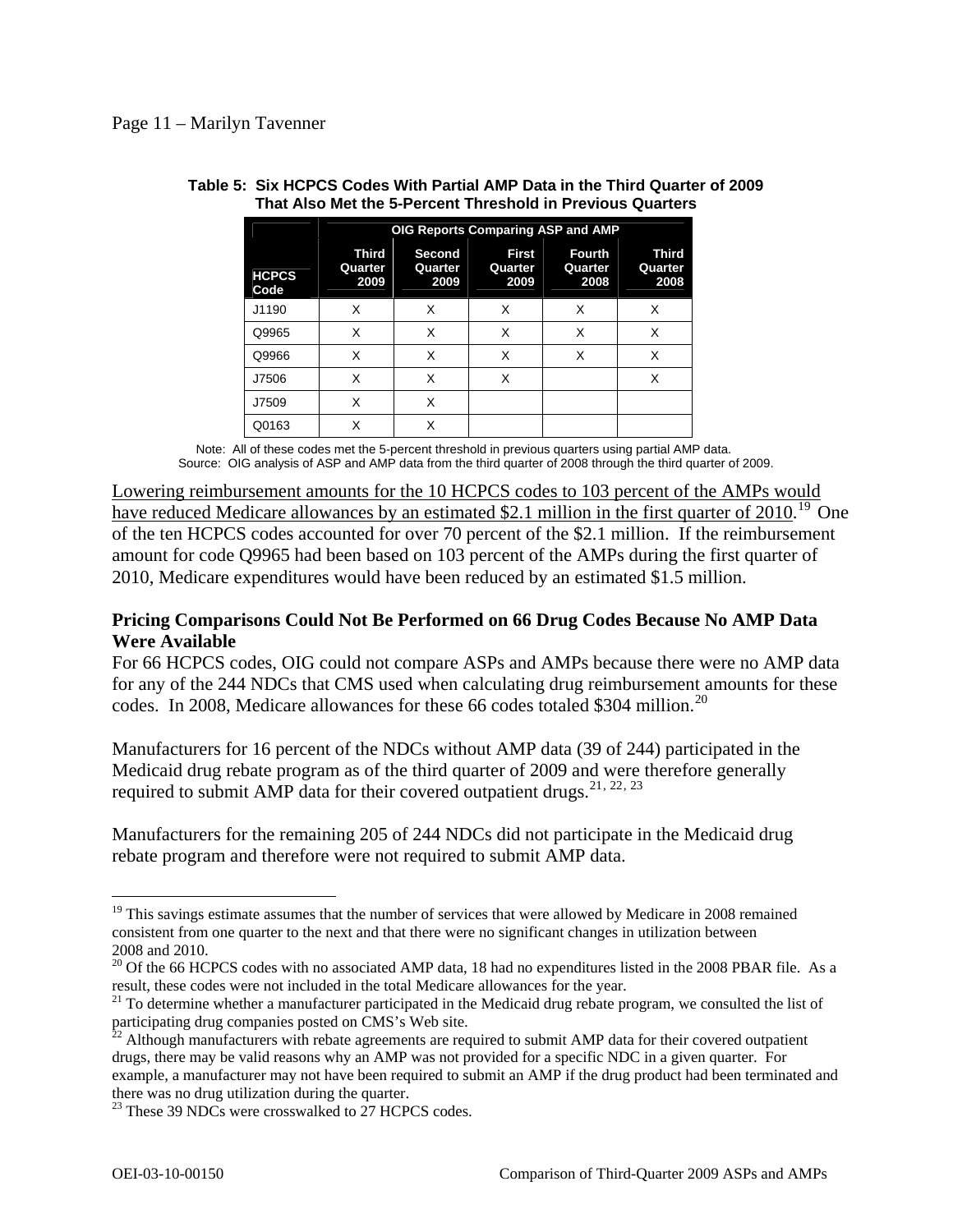## **CONCLUSION**

To monitor Medicare reimbursement amounts based on ASPs and consistent with sections  $1847A(d)(2)(B)$  and  $1847A(d)(3)$  of the Act, OIG compared ASPs and AMPs to identify instances in which the ASP for a particular drug exceeded the AMP by at least 5 percent. This is  $OIG's 16<sup>th</sup>$  report comparing ASPs and AMPs, and it examines HCPCS codes with AMP data for every NDC that CMS used to establish reimbursement amounts, as well as HCPCS codes with only partial AMP data.

In the third quarter of 2009, we identified a total of 26 HCPCS codes that met the threshold for price adjustment. Of these 26 HCPCS codes, 14 were previously identified by OIG as having ASPs that exceeded the AMPs by at least 5 percent. Finally, we could not compare ASPs and AMPs for 66 HCPCS codes because AMP data were not submitted for any of the NDCs that CMS used to calculate reimbursement. Manufacturers for 16 percent of these NDCs had Medicaid drug rebate agreements and were therefore generally required to submit AMPs. OIG will continue to work with CMS to evaluate and pursue appropriate actions against those manufacturers that fail to submit required data.

Some of OIG's previous reports comparing ASPs and AMPs have contained recommendations, which we continue to support.<sup>[24](#page-11-0)</sup> We are not making additional recommendations in this report and, as such, are issuing the report directly in final form. If you have comments or questions about this report, please provide them within 60 days. Please refer to report number OEI-03-10-00150 in all correspondence.

<span id="page-11-0"></span><sup>&</sup>lt;sup>24</sup> For example, OEI-03-08-00450, December 2008; and OEI-03-09-00350, February 2010.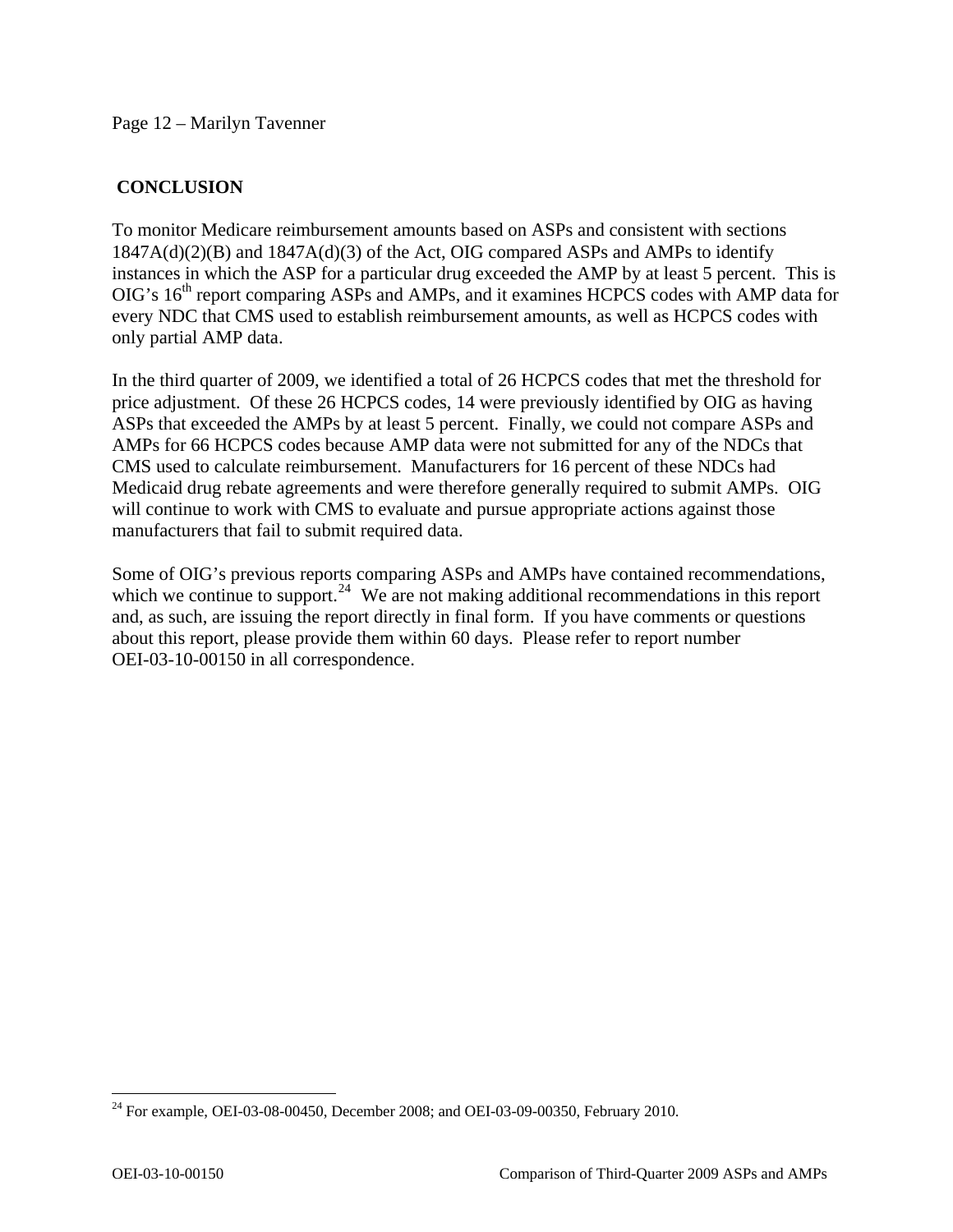Page 13 – Marilyn Tavenner

## **APPENDIX A**

## **The Equation Used by the Centers for Medicare & Medicaid Services To Calculate Volume-Weighted Average Sales Prices on or After April 1, 2008**

A volume-weighted average sales price (ASP) is calculated for the dosage amount associated with the Healthcare Common Procedure Coding System (HCPCS) code. In the following equation, the "number of billing units" represents the number of HCPCS code doses that are contained in a national drug code (NDC).

*of HCPCS Co de for Dosage Amount* **=** 

*Volume-Weighted ASP Sum of (ASP for NDC* \* *Number of NDCs Sold)*

*Sum of (Number of NDCs Sold* \* *Number of Billing Units in NDC)*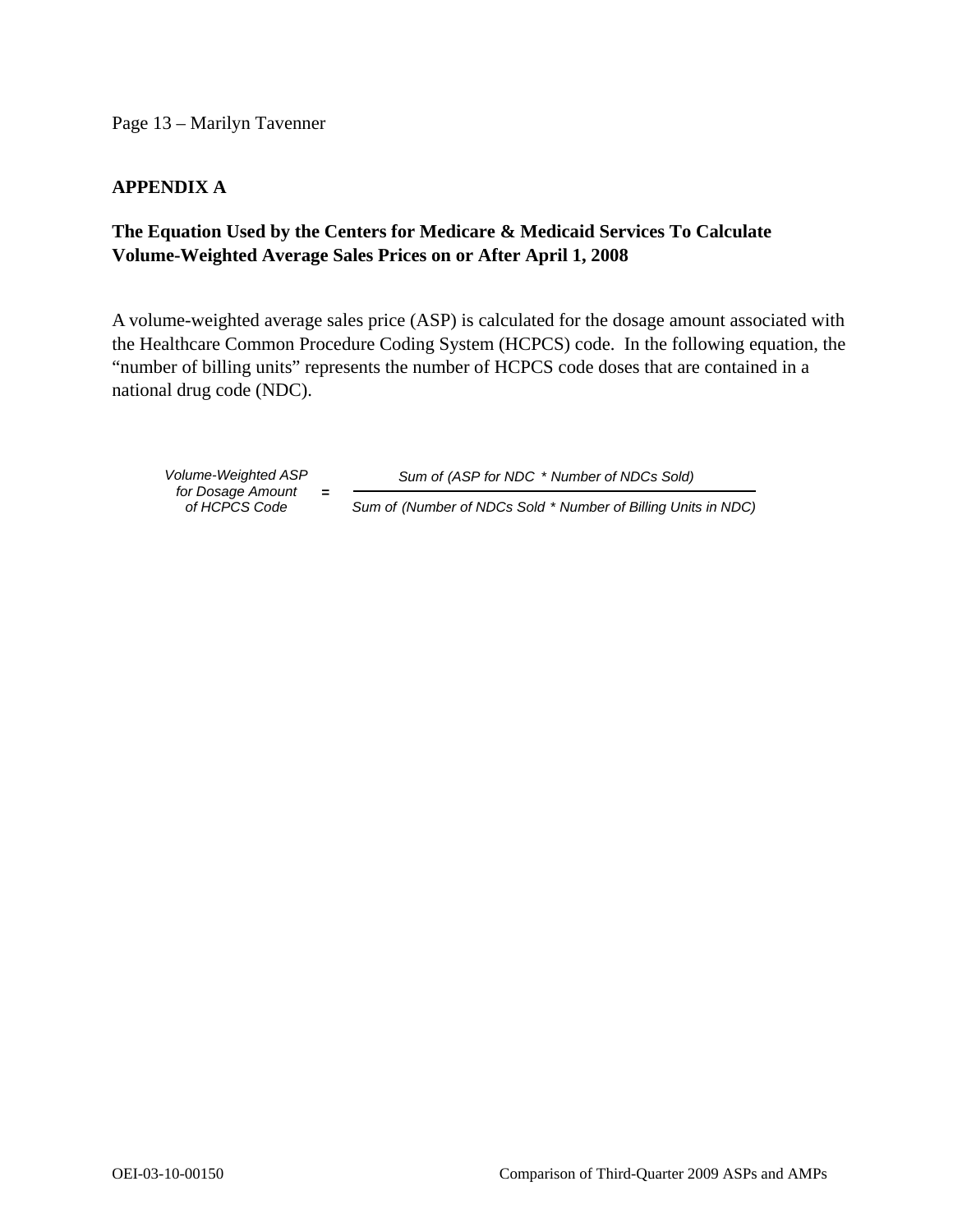### **APPENDIX B**

## **Previous Office of Inspector General Reports Comparing Average Sales Prices and Average Manufacturer Prices**

- **Monitoring Medicare Part B Drug Prices: A Comparison of Average Sales** Prices to Average Manufacturer Prices, OEI-03-04-00430, April 2006
- Comparison of Fourth-Quarter 2005 Average Sales Prices to Average Manufacturer Prices: Impact on Medicare Reimbursement for Second Quarter 2006, OEI-03-06-00370, July 2006
- Comparison of Third-Quarter 2006 Average Sales Prices to Average Manufacturer Prices: Impact on Medicare Reimbursement for First Quarter 2007, OEI-03-07-00140, July 2007
- **Comparison of First-Quarter 2007 Average Sales Prices to Average** Manufacturer Prices: Impact on Medicare Reimbursement for Third Quarter 2007, OEI-03-07-00530, September 2007
- Comparison of Second-Quarter 2007 Average Sales Prices and Average Manufacturer Prices: Impact on Medicare Reimbursement for Fourth Quarter 2007, OEI-03-08-00010, December 2007
- **Demonstrate Comparison of Third-Quarter 2007 Average Sales Prices and Average** Manufacturer Prices: Impact on Medicare Reimbursement for First Quarter 2008, OEI-03-08-00130, May 2008
- **Comparison of Fourth-Quarter 2007 Average Sales Prices and Average** Manufacturer Prices: Impact on Medicare Reimbursement for Second Quarter 2008, OEI-03-08-00340, August 2008
- **Comparison of Average Sales Prices and Average Manufacturer Prices: An** Overview of 2007, OEI-03-08-00450, December 2008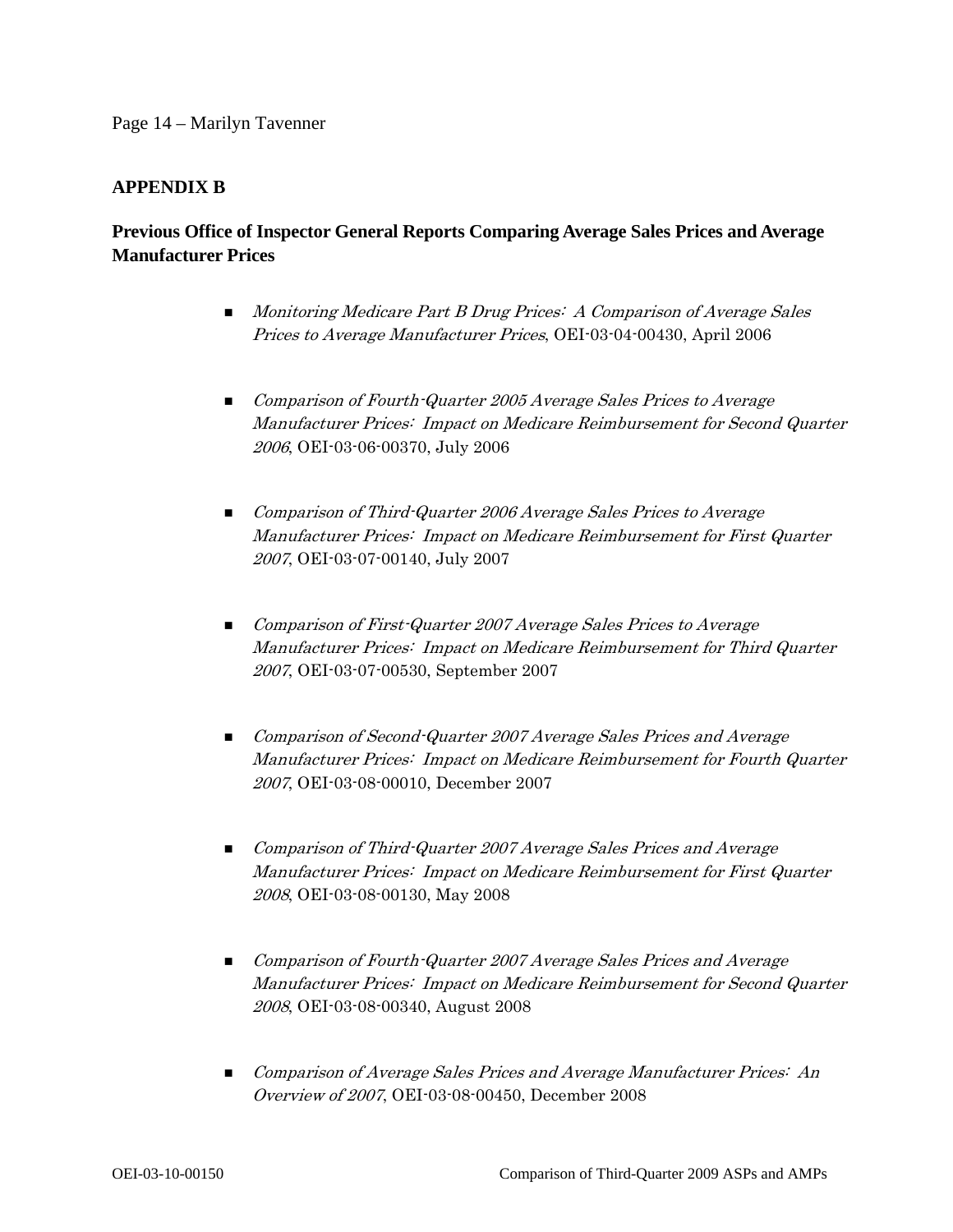### Page 15 – Marilyn Tavenner

- **Comparison of First-Quarter 2008 Average Sales Prices and Average** Manufacturer Prices: Impact on Medicare Reimbursement for Third Quarter 2008, OEI-03-08-00530, December 2008
- **Comparison of Second-Quarter 2008 Average Sales Prices and Average** Manufacturer Prices: Impact on Medicare Reimbursement for Fourth Quarter 2008, OEI-03-09-00050, February 2009
- **Demonstrian Comparison of Third-Quarter 2008 Average Sales Prices and Average** Manufacturer Prices: Impact on Medicare Reimbursement for First Quarter 2009, OEI-03-09-00150, April 2009
- **n** Comparison of Fourth-Quarter 2008 Average Sales Prices and Average Manufacturer Prices: Impact on Medicare Reimbursement for Second Quarter 2009, OEI-03-09-00340, August 2009
- **Comparison of First-Quarter 2009 Average Sales Prices and Average** Manufacturer Prices: Impact on Medicare Reimbursement for Third Quarter 2009, OEI-03-09-00490, August 2009
- Comparison of Second-Quarter 2009 Average Sales Prices and Average Manufacturer Prices: Impact on Medicare Reimbursement for Fourth Quarter 2009, OEI-03-09-00640, January 2010
- **Comparison of Average Sales Prices and Average Manufacturer Prices: An** Overview of 2008, OEI-03-09-00350, February 2010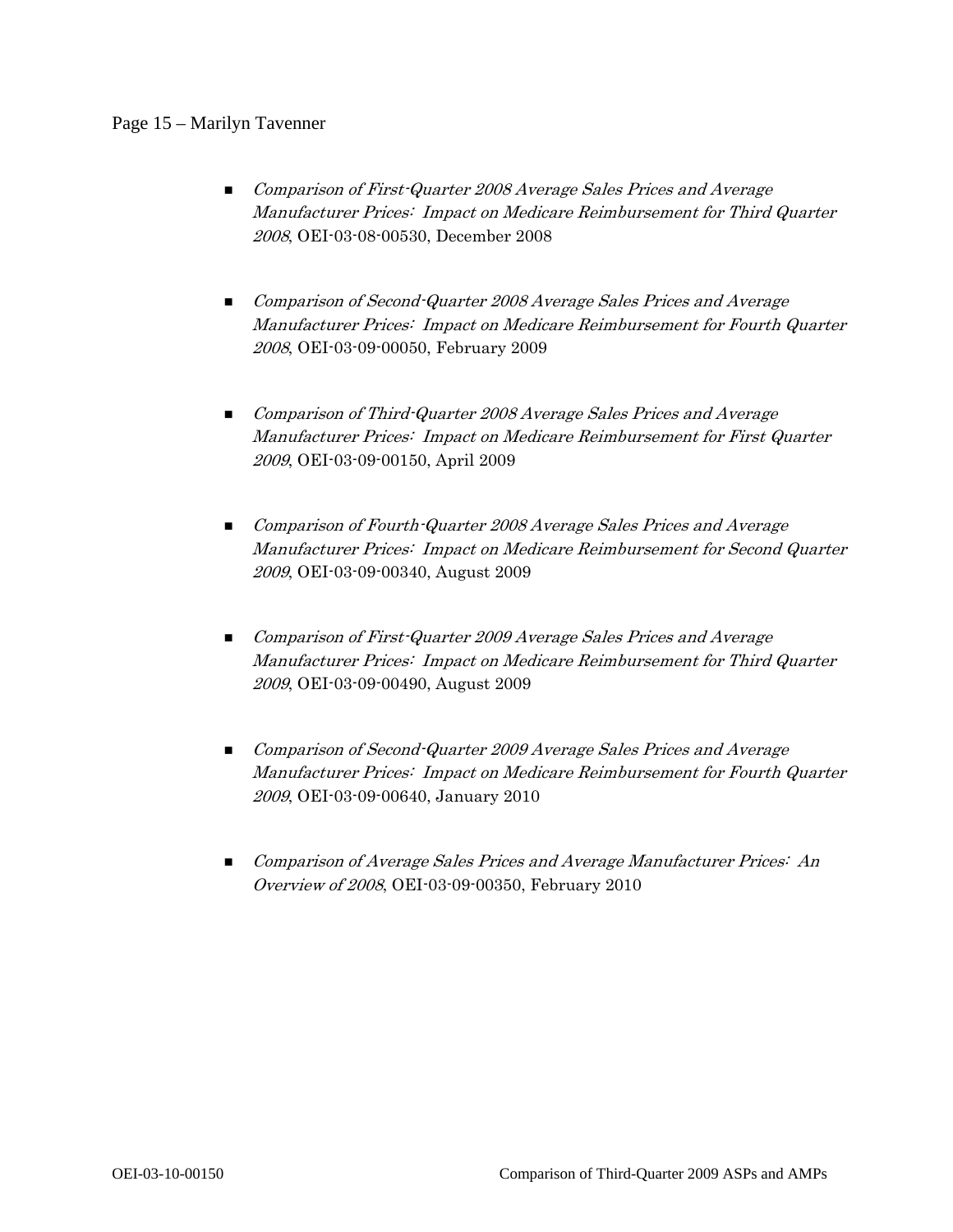## **APPENDIX C**

## **Detailed Methodology for Converting and Volume-Weighting Average Manufacturer Prices for the Third Quarter of 2009**

Healthcare Common Procedure Coding System codes with complete average manufacturer price data. Of the 530 Healthcare Common Procedure Coding System (HCPCS) codes with reimbursement amounts based on average sales prices (ASP), 364 had average manufacturer prices (AMP) for every national drug code (NDC) that the Centers for Medicare & Medicaid Services (CMS) used to calculate volume-weighted ASPs. These 364 HCPCS codes represented 1,487 NDCs. For 10 NDCs, we could not successfully identify the amount of the drug reflected by the ASP and therefore could not calculate a converted AMP. These 10 NDCs were crosswalked to eight HCPCS codes. We did not include these eight HCPCS codes (62 NDCs) in our final analysis.

Using the converted AMPs for the remaining 1,425 NDCs, we then calculated a volumeweighted AMP for each of the remaining 356 HCPCS codes consistent with CMS's methodology for calculating volume-weighted ASPs.

HCPCS codes with partial AMP data. There were 100 HCPCS codes with AMP data for only some of the NDCs that CMS used in its calculation of volume-weighted ASPs. These 100 HCPCS codes represented a total of 1,520 NDCs. AMP data were either missing or unavailable for 523 of these NDCs, which were then excluded from our calculation of volume-weighted  $AMPs.<sup>25</sup>$  $AMPs.<sup>25</sup>$  $AMPs.<sup>25</sup>$ 

We calculated converted AMPs for each of the remaining 997 NDCs. For 10 of the 997 NDCs, we could not successfully identify the amount of the drug reflected by the ASP and therefore could not calculate a converted AMP. We removed these 10 NDCs from our analysis.<sup>[26](#page-15-1)</sup> As a result, one HCPCS code no longer had any NDCs with AMP data. Therefore, this HCPCS code was removed from our analysis.

Using the converted AMPs for the remaining 987 NDCs, we then calculated a volume-weighted AMP for each of the remaining 99 HCPCS codes consistent with CMS's methodology for calculating volume-weighted ASPs.

<span id="page-15-0"></span><sup>&</sup>lt;sup>25</sup> Although AMP data for these 523 NDCs were excluded from our calculation of volume-weighted AMPs, the corresponding ASPs were not excluded from the volume-weighted ASPs as determined by CMS. Volume-weighted ASPs remained the same, regardless of the availability of AMP data.

<span id="page-15-1"></span><sup>&</sup>lt;sup>26</sup> Although we removed NDCs with problematic AMP conversions, we did not remove the corresponding HCPCS codes, provided that other NDCs for those drug codes had usable AMP data. This differs from our analysis of HCPCS codes with complete AMP data, in which we removed not only the NDCs with problematic AMP conversions, but also the corresponding HCPCS codes.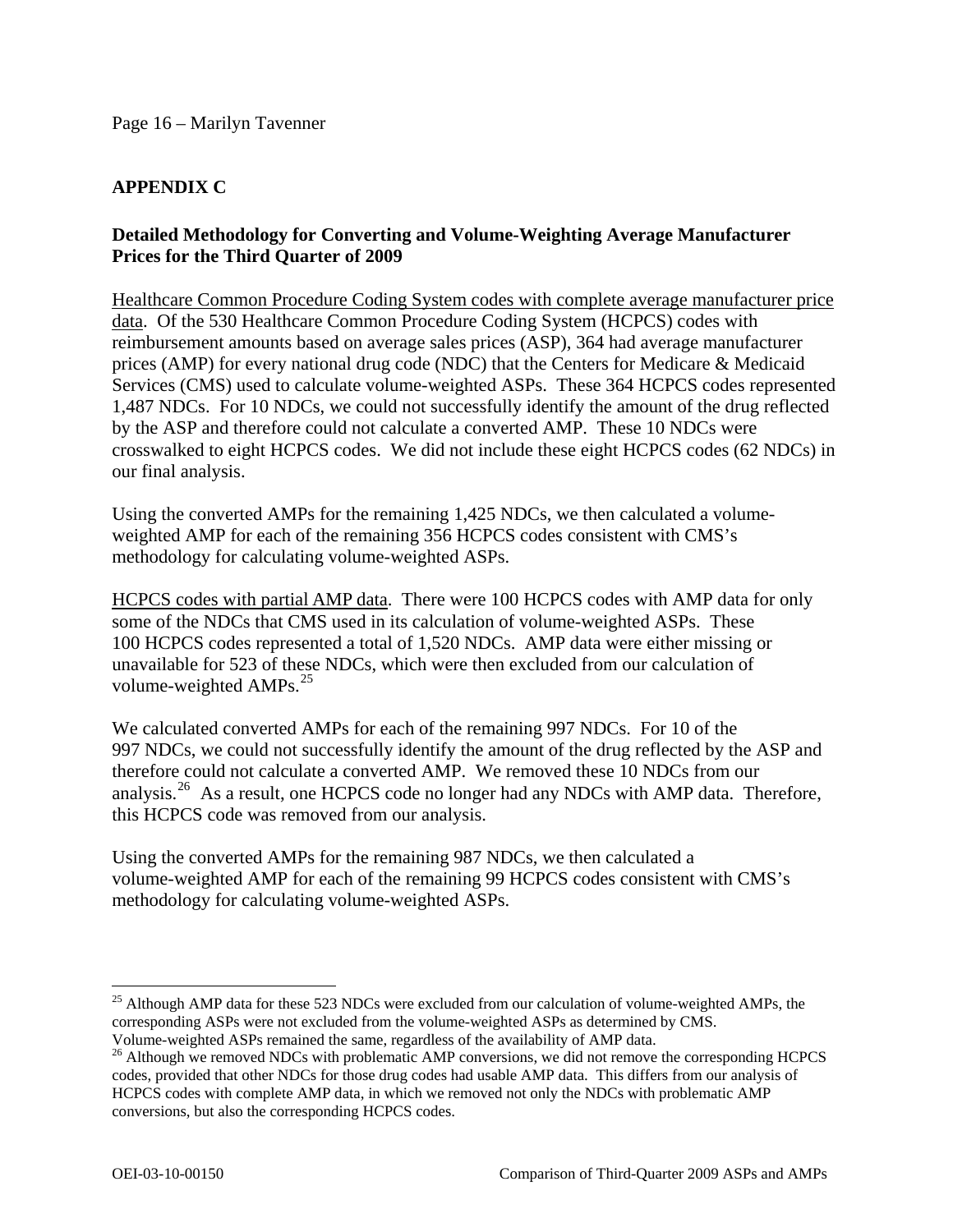Page 17 – Marilyn Tavenner

HCPCS codes with no AMP data. For 66 HCPCS codes, there were no AMP data for any of the NDCs that CMS used in its calculation of volume-weighted ASPs. These 66 HCPCS codes represented 244 NDCs.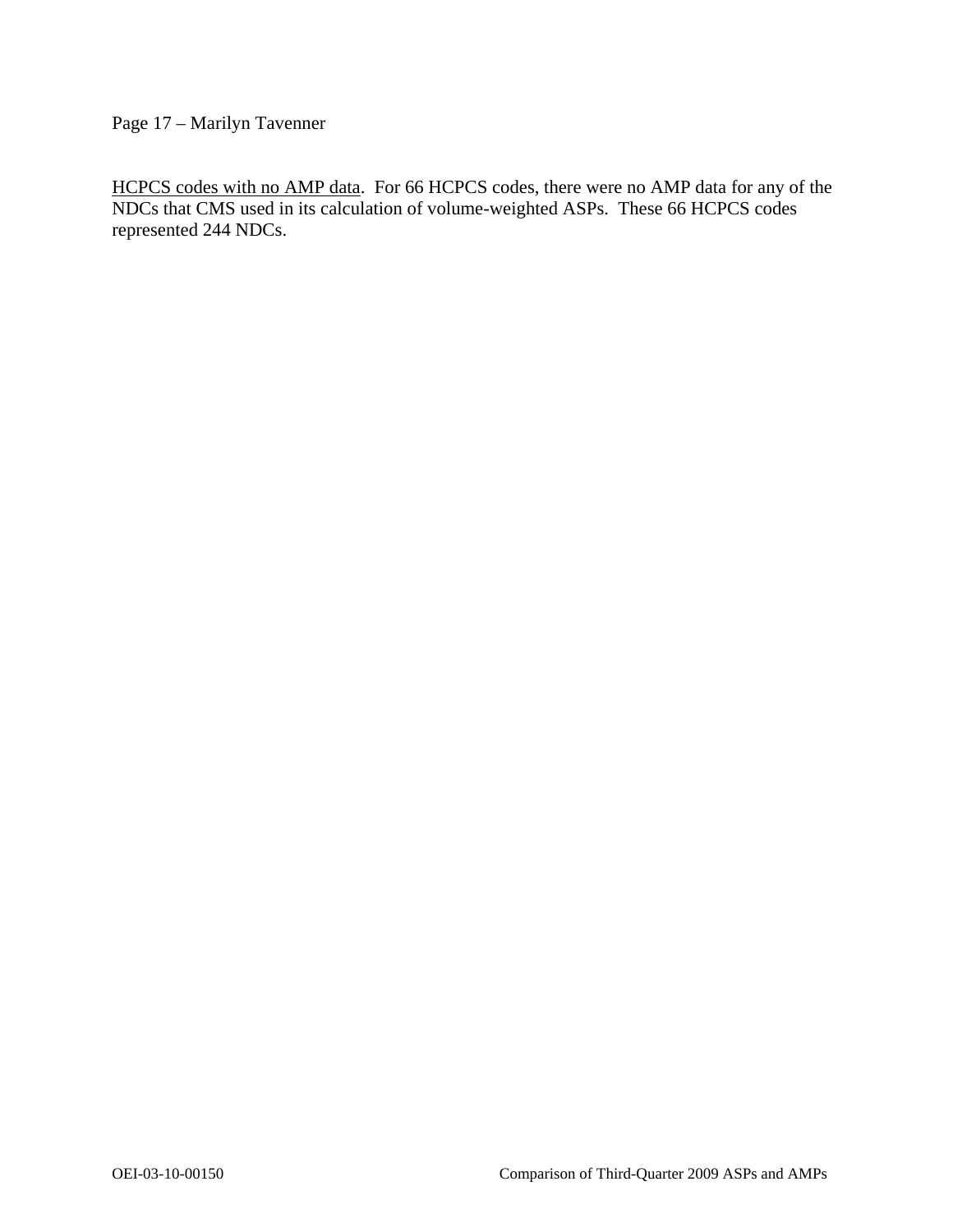## Page 18 – Marilyn Tavenner

## **APPENDIX D**

## **Sixteen Drug Codes With Complete Average Manufacturer Price Data That Met the 5-Percent Threshold in the Third Quarter of 2009**

| Drug<br>Code | <b>Short Description</b>                 | <b>Drug Code Dosage</b> |
|--------------|------------------------------------------|-------------------------|
| J0210        | Methyldopate HCI injection               | 250 mg                  |
| J0476        | Baclofen injection for intrathecal trial | 50 mcg                  |
| J0560        | Penicillin g benzathine injection        | 600,000 units           |
| J1327        | Eptifibatide injection                   | 5 <sub>mg</sub>         |
| J1364        | Erythromycin lactobionate                | 500 mg                  |
| J2597        | Desmopressin acetate injection           | 1 mcg                   |
| J2765        | Metoclopramide HCI injection             | 10 <sub>mg</sub>        |
| J2792        | Rho(D) immune globulin                   | 100 units               |
| J2993        | Reteplase injection                      | 18.1 mg                 |
| J3470        | Hyaluronidase injection                  | 150 units               |
| J7606        | Formoterol fumarate, inhalation solution | 20 mcg                  |
| J9155        | Degarelix injection                      | 1 <sub>mq</sub>         |
| J9214        | Interferon alfa-2b injection             | 1 million units         |
| J9340        | Thiotepa injection                       | $15 \text{ mg}$         |
| Q0166        | Granisetron HCI oral                     | 1 $mg$                  |
| Q0171        | Chlorpromazine HCI oral                  | 10 <sub>mg</sub>        |

Source: Office of Inspector General analysis of third-quarter 2009 average sales price and average manufacturer price data, 2010.